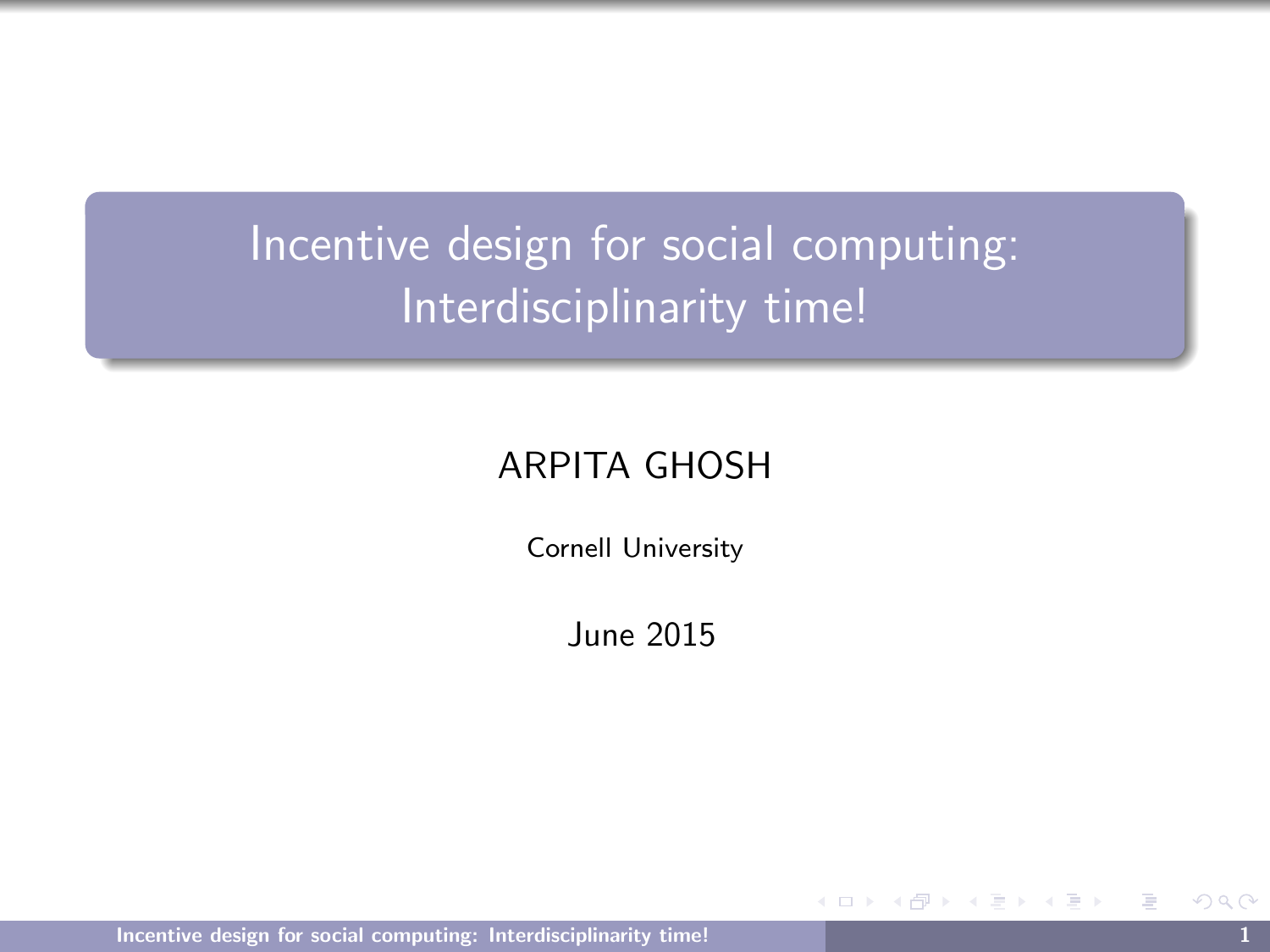- Question: "Please keep in mind the following questions/themes
	- What do you view as the most important/interesting/exciting aspect of social computing?

 $\leftarrow$   $\Box$   $\rightarrow$ 

ミドマミド

What's your vision of how theory can help social computing? "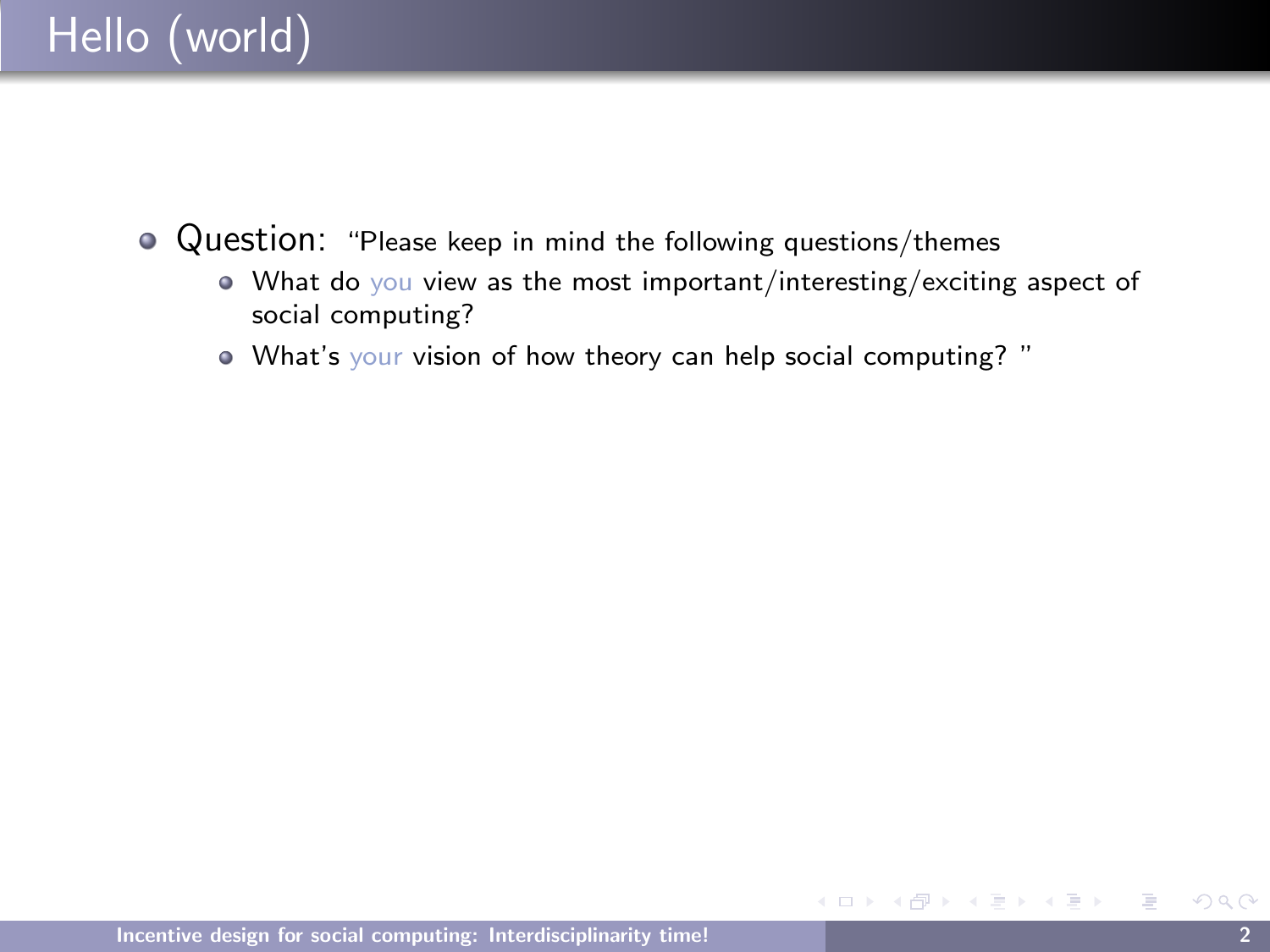• Question: "Please keep in mind the following questions/themes

- What do you view as the most important/interesting/exciting aspect of social computing?
- What's your vision of how theory can help social computing? "
- Me:
	- Formal analysis for design of online environments
	- **Self-interested users: Incentives**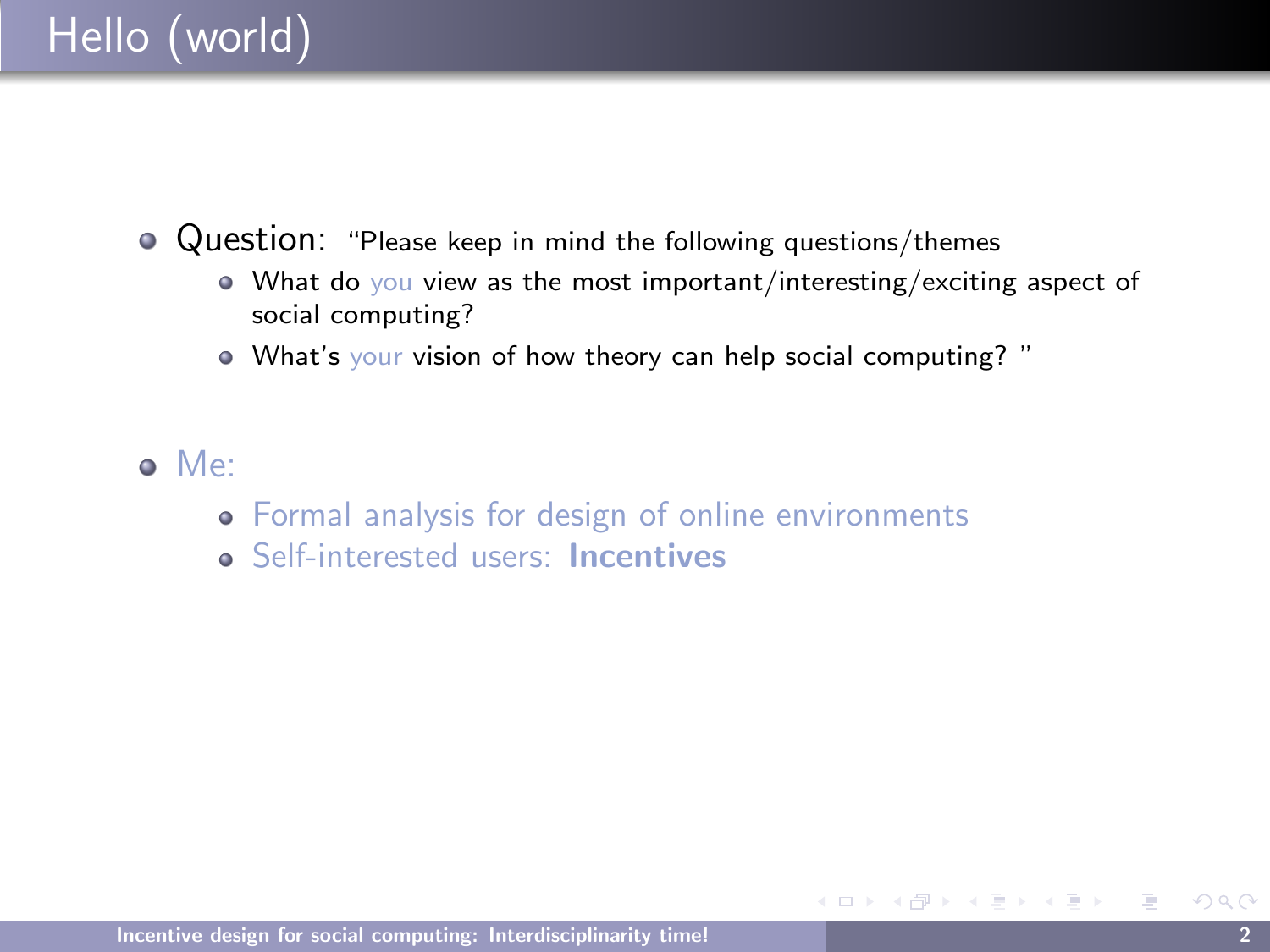Question: "Please keep in mind the following questions/themes

- What do you view as the most important/interesting/exciting aspect of social computing?
- What's your vision of how theory can help social computing? "
- Me:
	- Formal analysis for design of online environments
	- **Self-interested users: Incentives**
- Answer: Give-&-take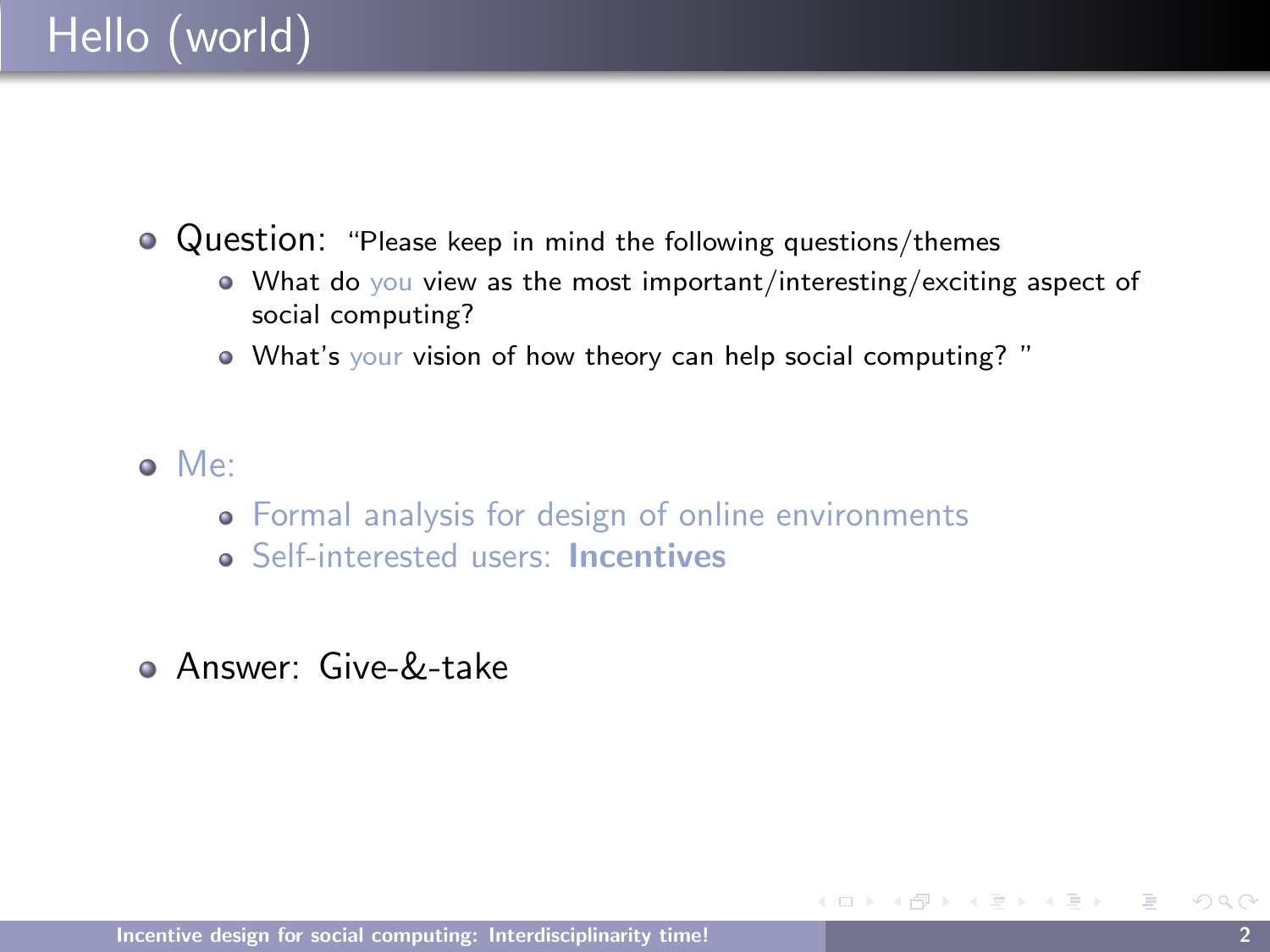Question: "Please keep in mind the following questions/themes

- What do you view as the most important/interesting/exciting aspect of social computing?
- What's your vision of how theory can help social computing? "
- Me:
	- Formal analysis for design of online environments
	- **Self-interested users: Incentives**
- Answer: Give-&-take
	- $\circ$  Design  $\Longrightarrow$  Theory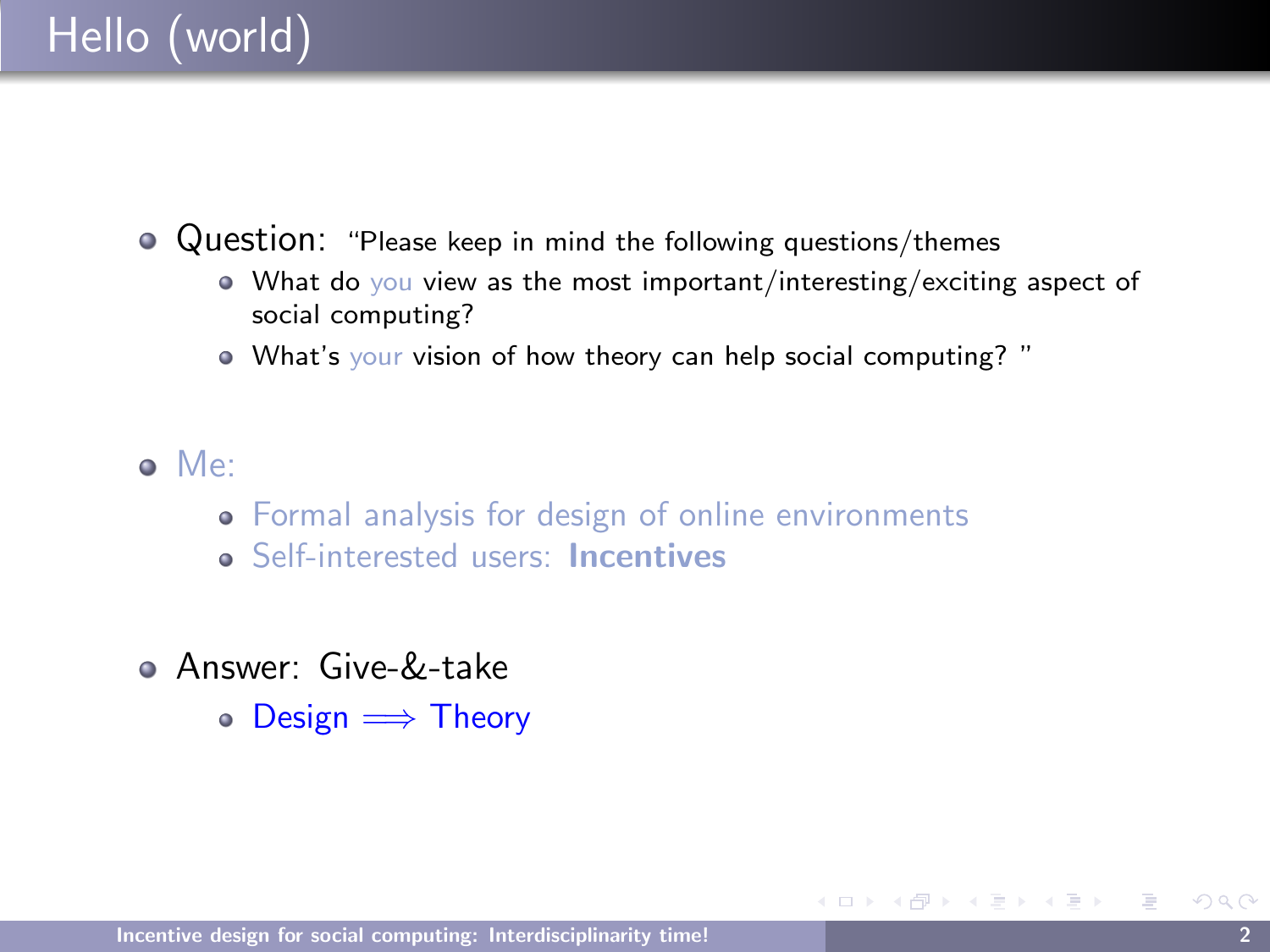Question: "Please keep in mind the following questions/themes

- What do you view as the most important/interesting/exciting aspect of social computing?
- What's your vision of how theory can help social computing? "
- Me:
	- Formal analysis for design of online environments
	- **Self-interested users: Incentives**
- Answer: Give-&-take
	- Design ⇐⇒ Theory: HCI ⇔ Theory ⇔ Behavioral economics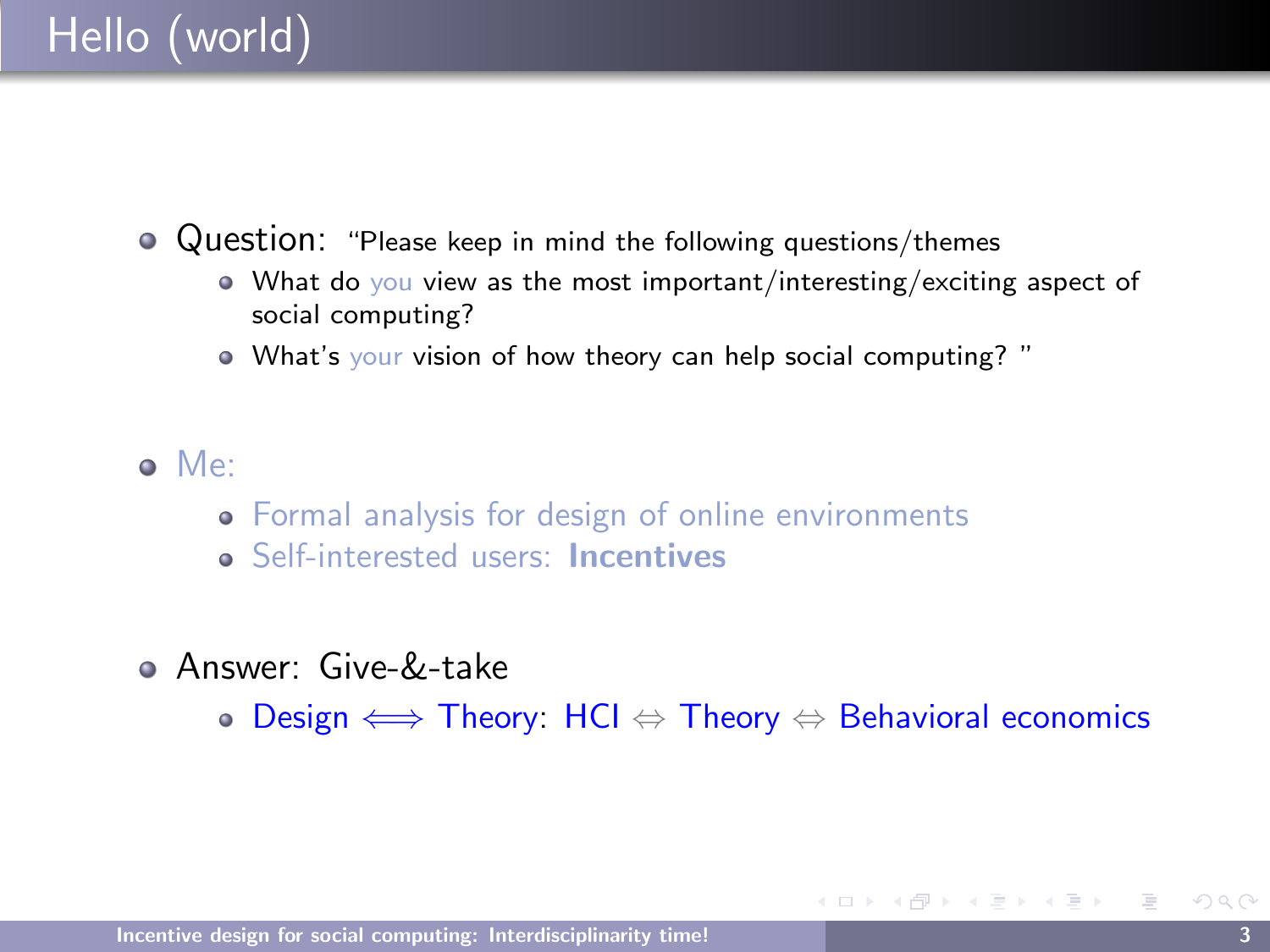Incentive design for social computing: New theoretical directions

- Information elicitation with endogenous proficiency (Peer-grading)
	- [Dasgupta-Ghosh, WWW 2013]
- Cardinal contests (Crowdsourcing innovation)
	- [Ghosh-Hummel, WWW 2015]
- Multi-armed bandits with endogenous arms (Learning quality of user-generated content) [Ghosh-Hummel, ITCS 2013]

化重新润滑脂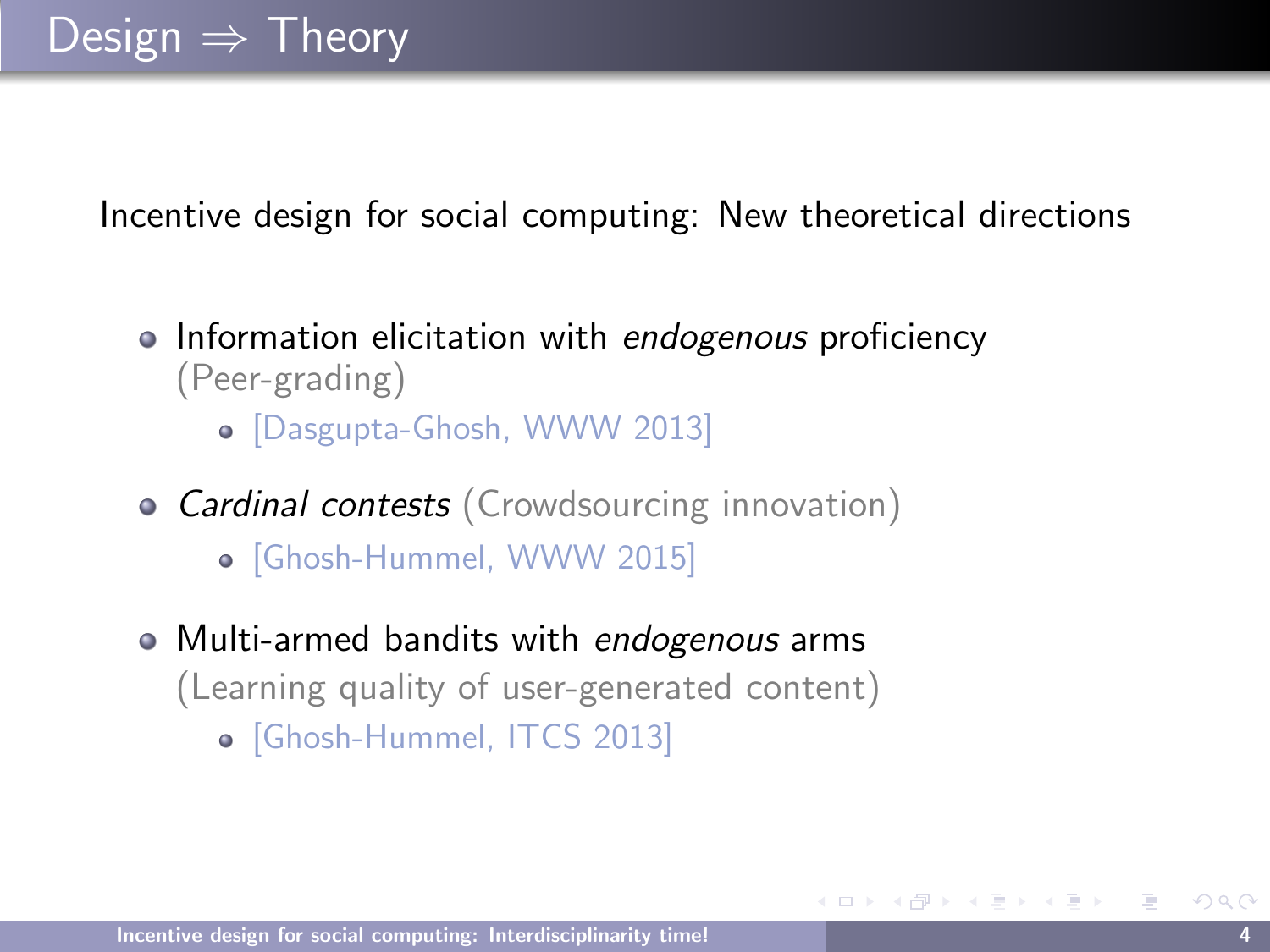## Theory  $\Rightarrow$  Design: Game theory and interface design

Social-psychological rewards: Attention, status, virtual points, . . .

- Modeling attention rewards: Attention allocation as mechanism design
	- $\bullet$  [Ghosh-McAfee, WWW 2011; Ghosh-Hummel, EC 2011,  $\ldots$ ]
	- Number of contributions to display, page breaks, . . .
- Virtual point rewards
	- Best-answer mechanisms [Ghosh-Hummel, WWW 2012]
- Gamification: A game-theoretic approach
	- [Easley-Ghosh, EC 2013, Ghosh-R. Kleinberg, EC 2014]
	- Badge design (absolute vs relative, information about winners); badges vs leaderboards

イロメ イ押メ イヨメ イヨメー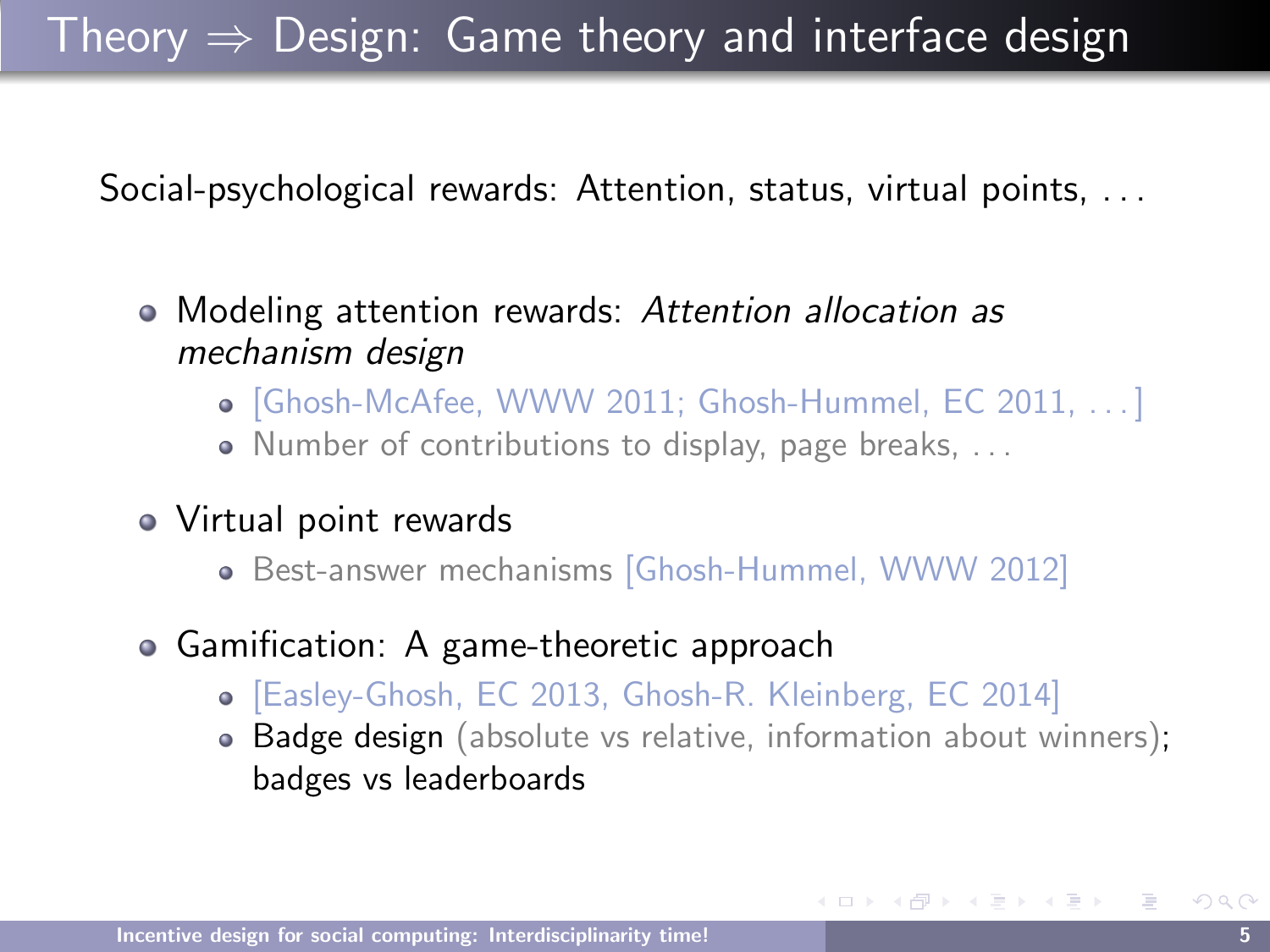Incentives in crowdsourcing: 'Behavioral' design

- Effective incentive design: Accurate model of agents
- 'Real' users may not behave like 'standard' economic agents
	- Empirical, experimental studies on online platforms
	- **Behavioral economics**
- What does this mean for analytical **design**?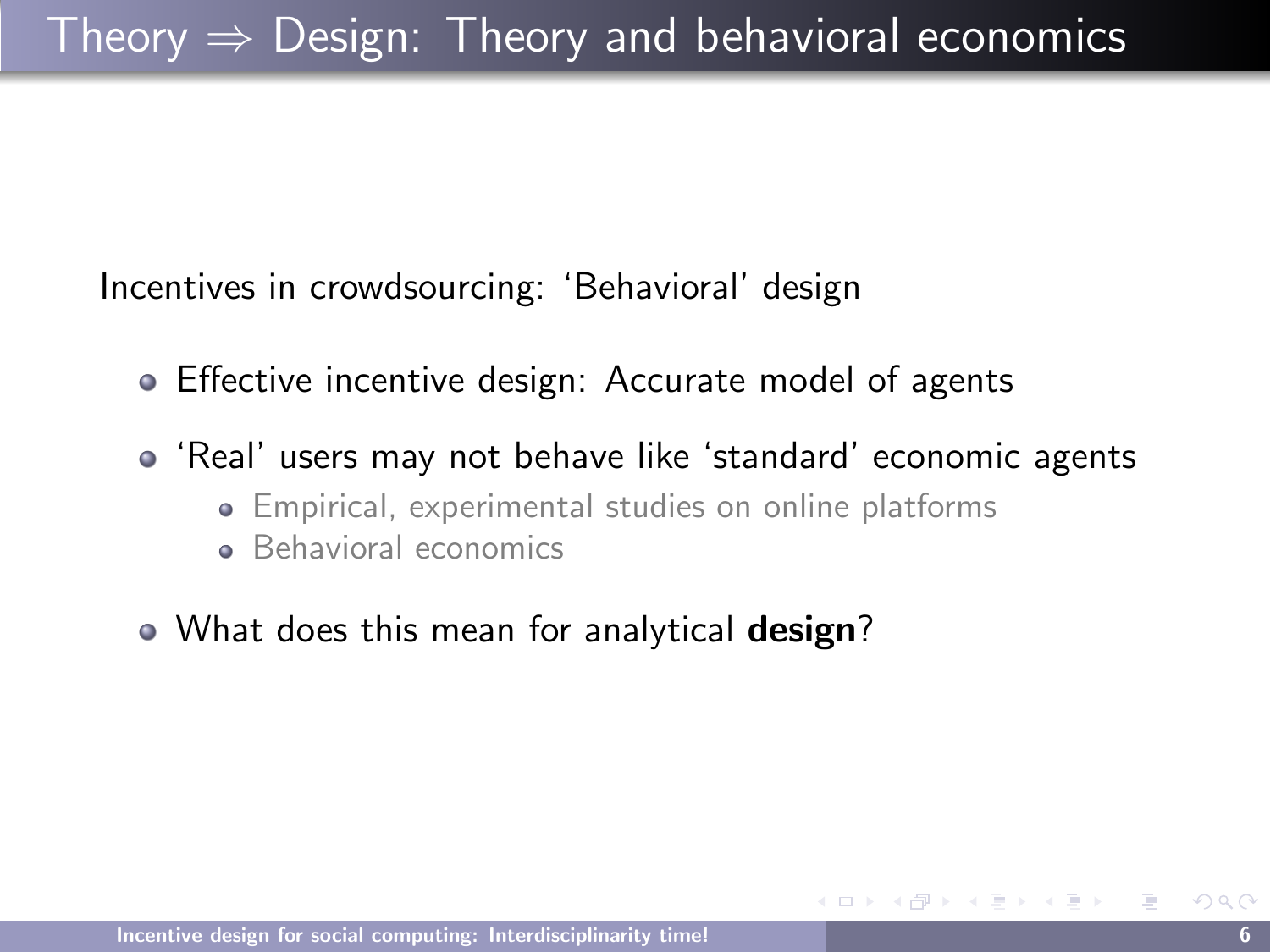#### Incentives in crowdsourcing: 'Behavioral' design

- What agents choose amongst: Optimal contest design for 'simple' agents
	- [Ghosh-R. Kleinberg, EC 2014]
	- Design: Badges or leaderboards, quantity vs quality, . . .
	- Theory: LP techniques for contest design, subequilibria, ...
- How agents choose: Optimal contract structure in crowdsourcing markets
	- [Easley-Ghosh, EC 2015]
	- Expected utility: Fixed-payment contracts are optimal
	- Prospect theory: Contests can dominate, for real populations!

∢ 何 ゝ ∢ ヨ ゝ ∢ ヨ ゝ .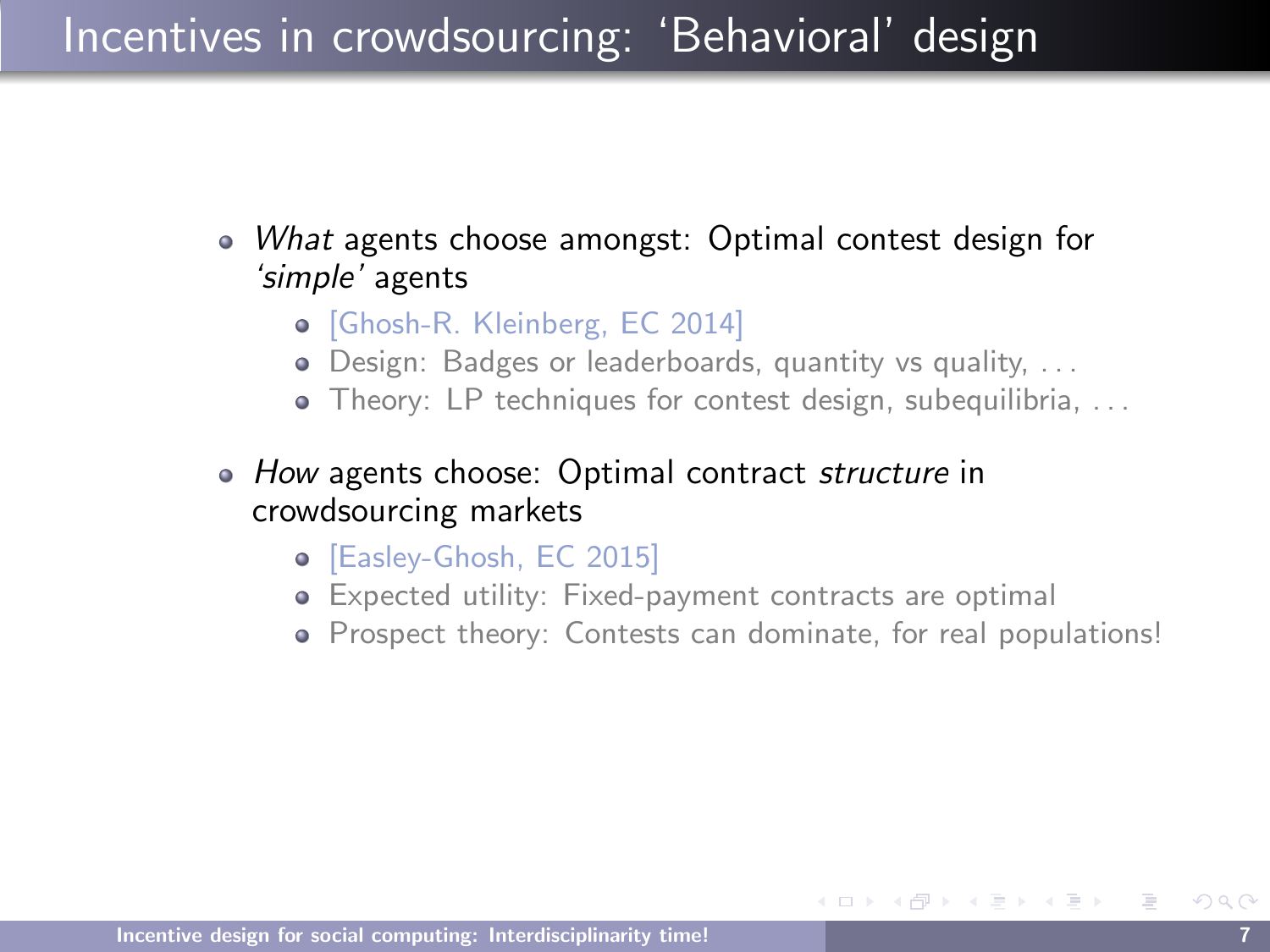### Incentives in crowdsourcing: 'Behavioral' design

#### Takeaways:

- What agents choose amongst: Optimal contest design for 'simple' agents
	- [Ghosh-R. Kleinberg, EC 2014]
	- Design: Badges or leaderboards, quantity vs quality, . . .
	- Theory: LP techniques for contest design, subequilibria, ...
- How agents choose: Optimal contract *structure* in crowdsourcing markets
	- [Easley-Ghosh, EC 2015]
	- Expected utility: Fixed-payment contracts are optimal
	- Prospect theory: Contests can dominate, for real populations!
- Theory  $\Leftrightarrow$  Qualitative design implications
- Behavioral design: Deviations from classical models 'matter'!

イロト (御) (を) (き)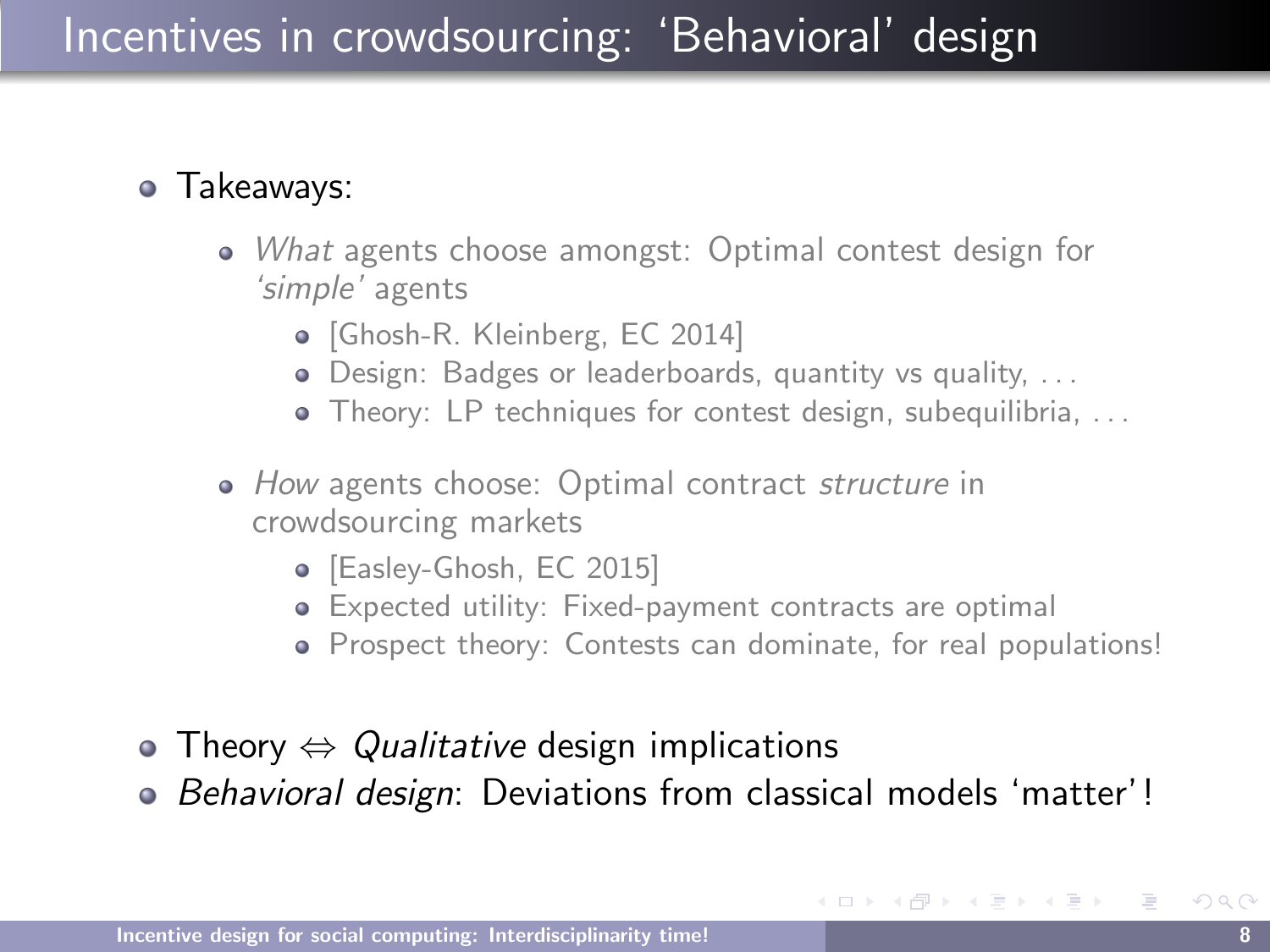- **Interdisciplinarity**: Theory, behavioral experiments, HCI
	- Theory ⇔ Behavioral research

イラメイラメ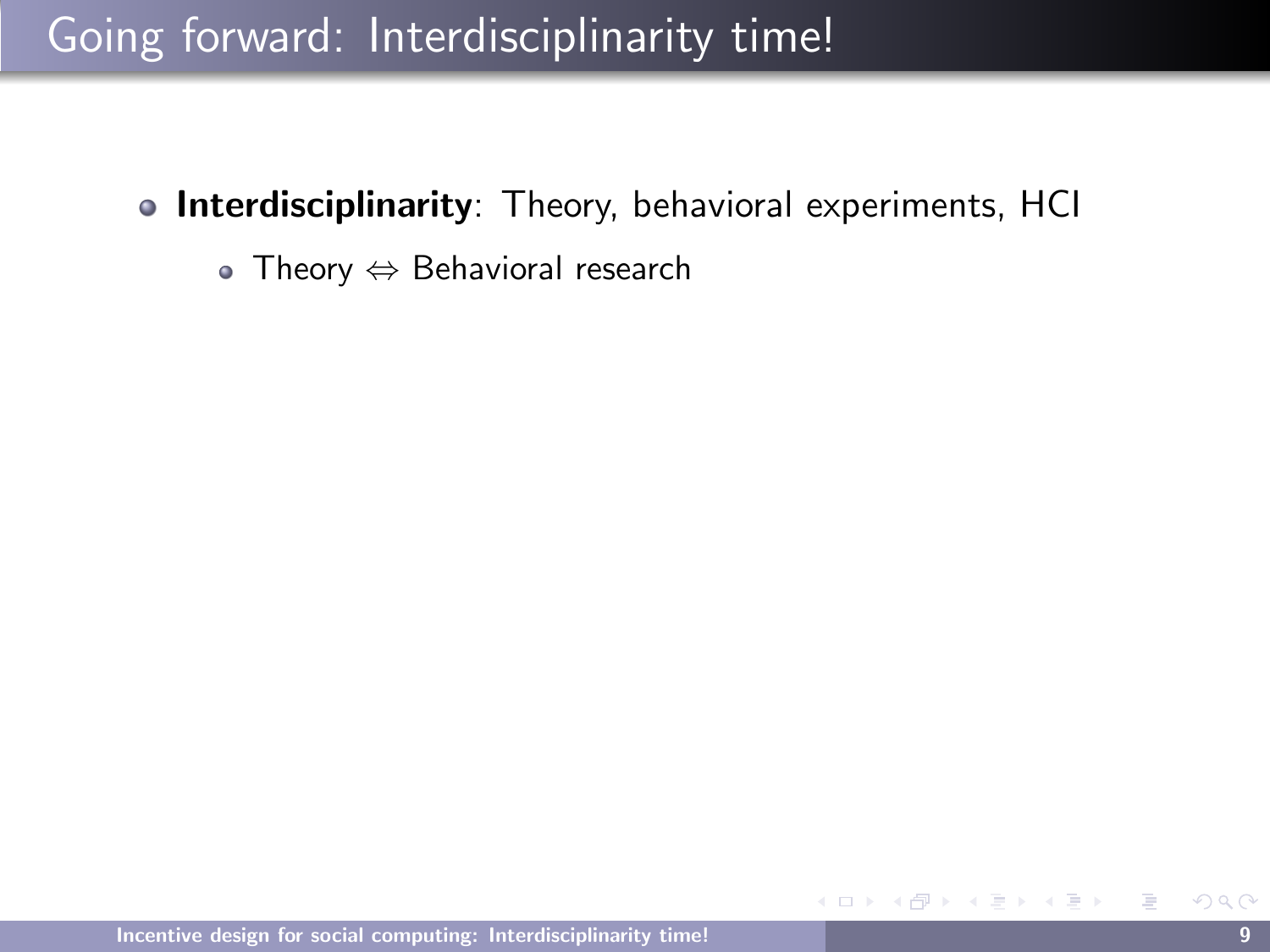- **Interdisciplinarity:** Theory, behavioral experiments, HCI
	- Theory ⇔ Behavioral research
	- $\bullet$  Game theory  $\Leftrightarrow$  Interface design: Interface defines game!
		- **Available rewards** (Attention on YouTube: Number of views)
		- Information as design choice (What do agents know?)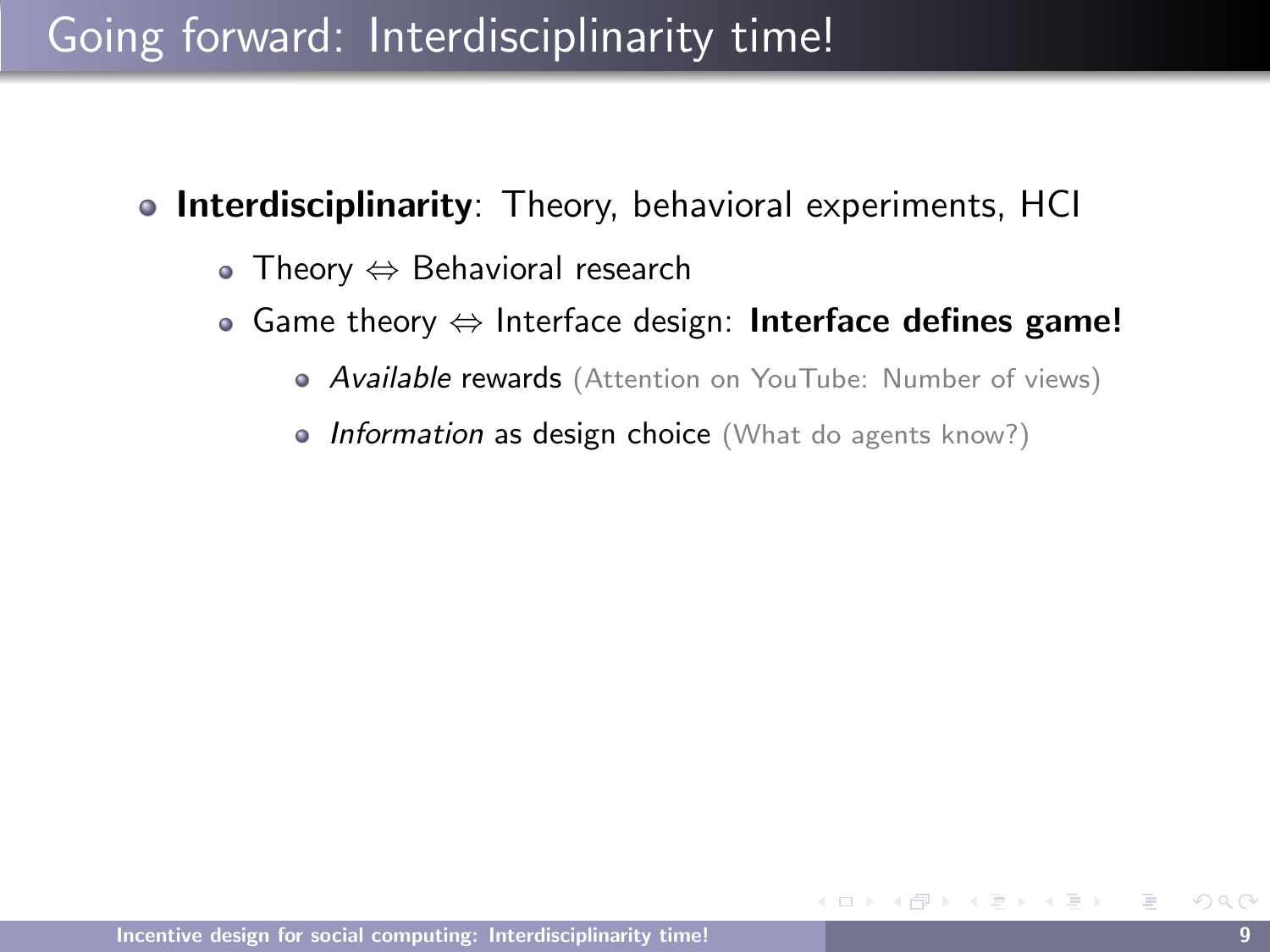- **Interdisciplinarity:** Theory, behavioral experiments, HCI
	- Theory ⇔ Behavioral research
	- $\bullet$  Game theory  $\Leftrightarrow$  Interface design: Interface defines game!
		- **Available rewards** (Attention on YouTube: Number of views)
		- Information as design choice (What do agents know?)
	- Interface design  $\Leftrightarrow$  Behavioral economics: Framing effects